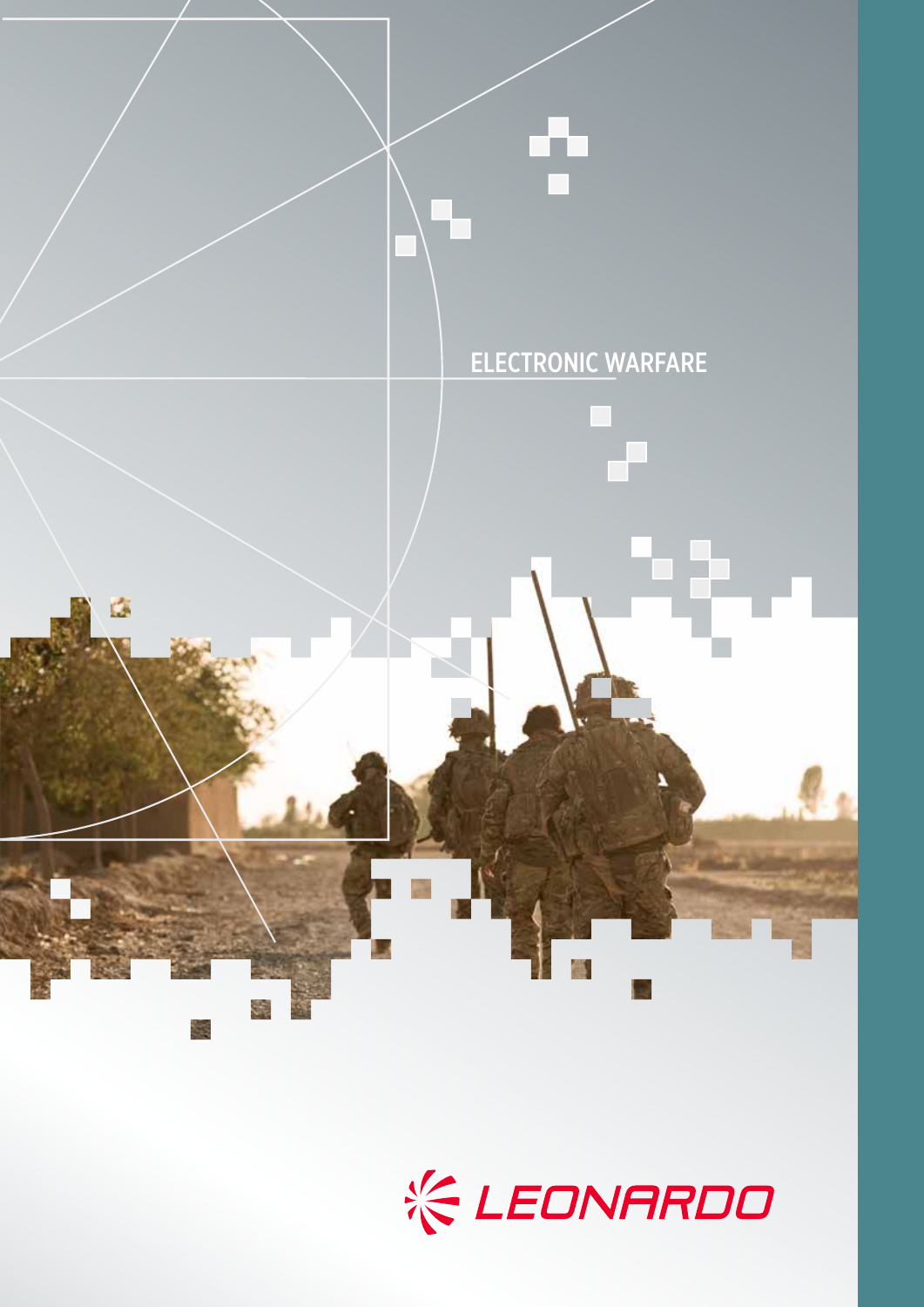# ELECTRONIC WARFARE

#### ELECTRONIC WARFARE CAPABILITY

As a leading provider of Electronic Warfare (EW) capability in Europe and a major player in the global market, we have been providing Land, Sea and Air EW solutions for over 100 years.

Our comprehensive range of Land EW solutions are highly mobile and provide the capability to respond rapidly to real time situations.

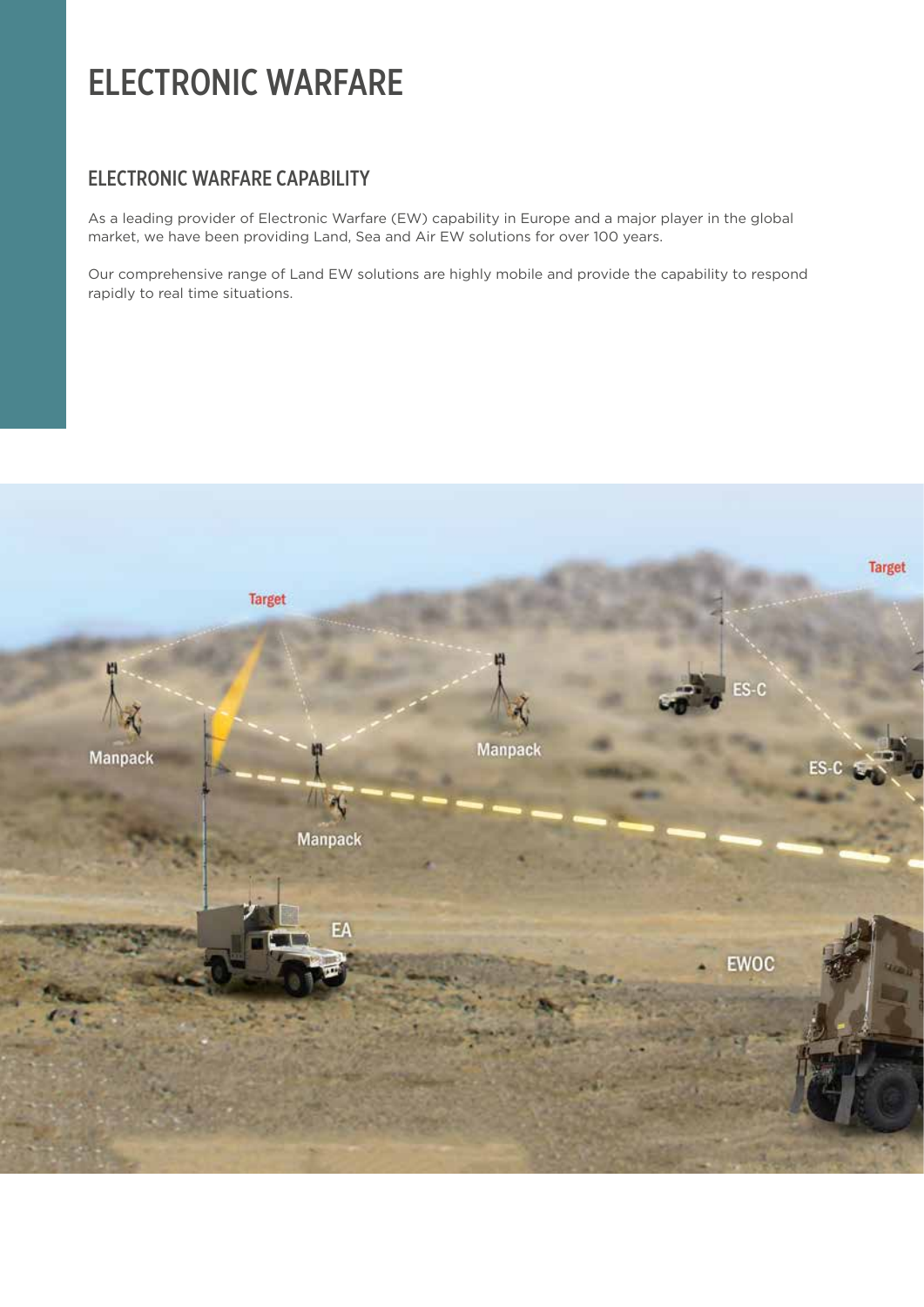Land EW capabilities include:

- **▪** Integrated Operational and Tactical Command & Control
- **▪** Integrated Communications Network
- **▪** Electronic Support (ES) (Wide RF Spectrum Coverage (HF, VHF & UHF, ELINT))
- **▪** Electronic Attack (EA) (Communication and Radar Bands)

Our solutions are capable of:

- **▪** Planning and Tasking
- **▪** Collection
- **▪** Exploitation
- **▪** Direction finding and location
- **▪** Offensive Jamming Suppression and Denial of the RF spectrum.

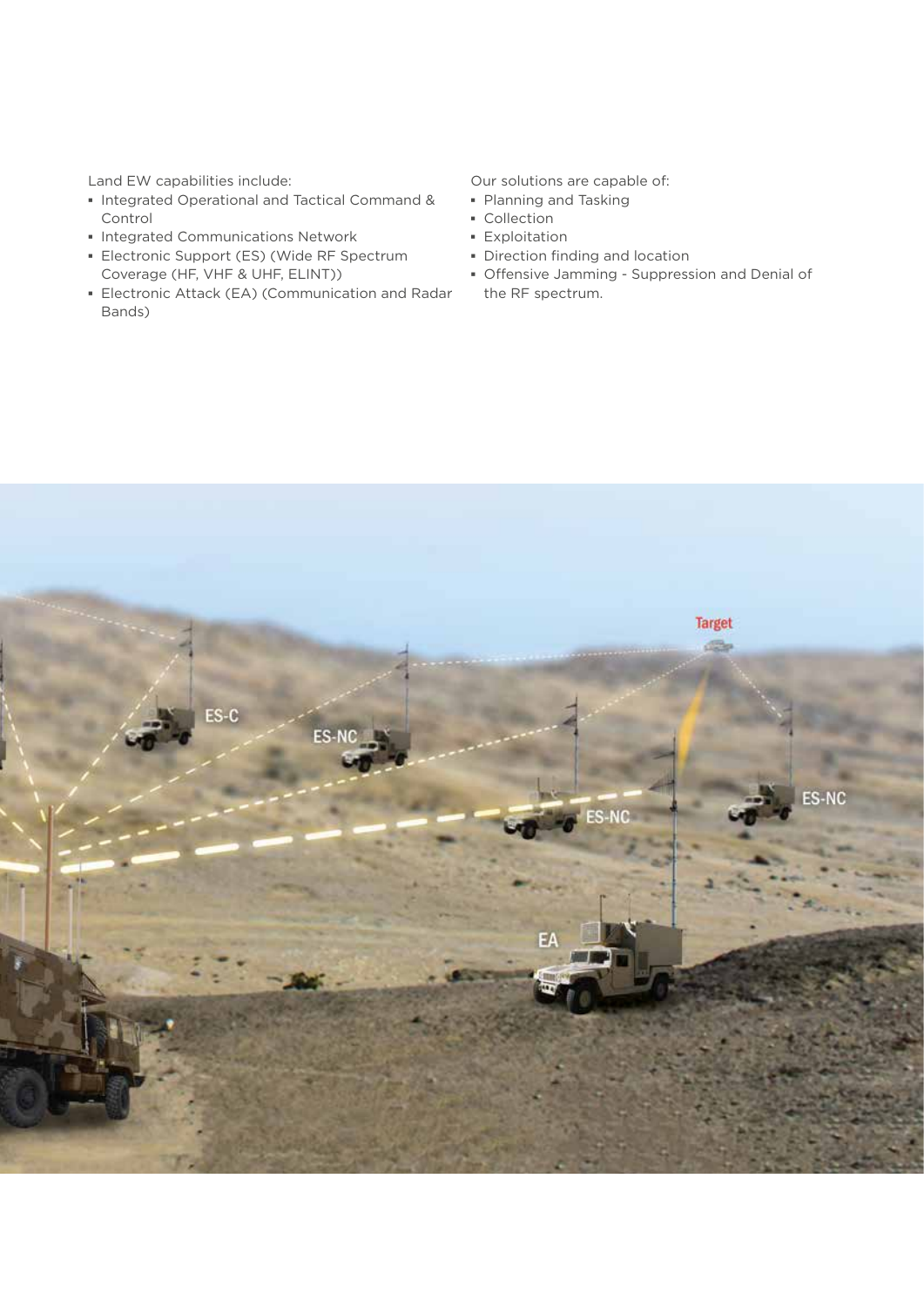#### ELECTRONIC SUPPORT CAPABILITY

Our core technologies are capable of providing Electronic Support Measures against the most significant targets of interest for a military deployed system:

- **▪** Land, Air and Sea communications (Joint force & littoral operations)
- **▪** Field Headquarters
- **▪** Tactical Communications
- **▪** Modern microwave communications systems
- **▪** Asymmetric / insurgence communications.

Our modular and flexible networked architecture enables the solution to be extended in to higher or lower frequency bands and we are able to address specific targets (e.g. GSM & Skywave HF).

Our ES solutions can be configured for either Fixed, Vehicle or Light (Manpack and vehicle dismountable) configurations.



#### **FLINT**

The SAGE system provides ELINT in the Land domain and utilises the latest digital receiver technology to provide a highly effective EW system. SAGE is a digital ESM/ELINT for RF intelligence, surveillance and reconnaissance missions.

Delivering a situational awareness capability, SAGE provides RF signal analysis for intelligence gathering and tactical responses. It has both single and multi-platform geo-location of RF assets, parallel wideband and channelised receivers, and delivers instantaneous detection and ELINT analysis.

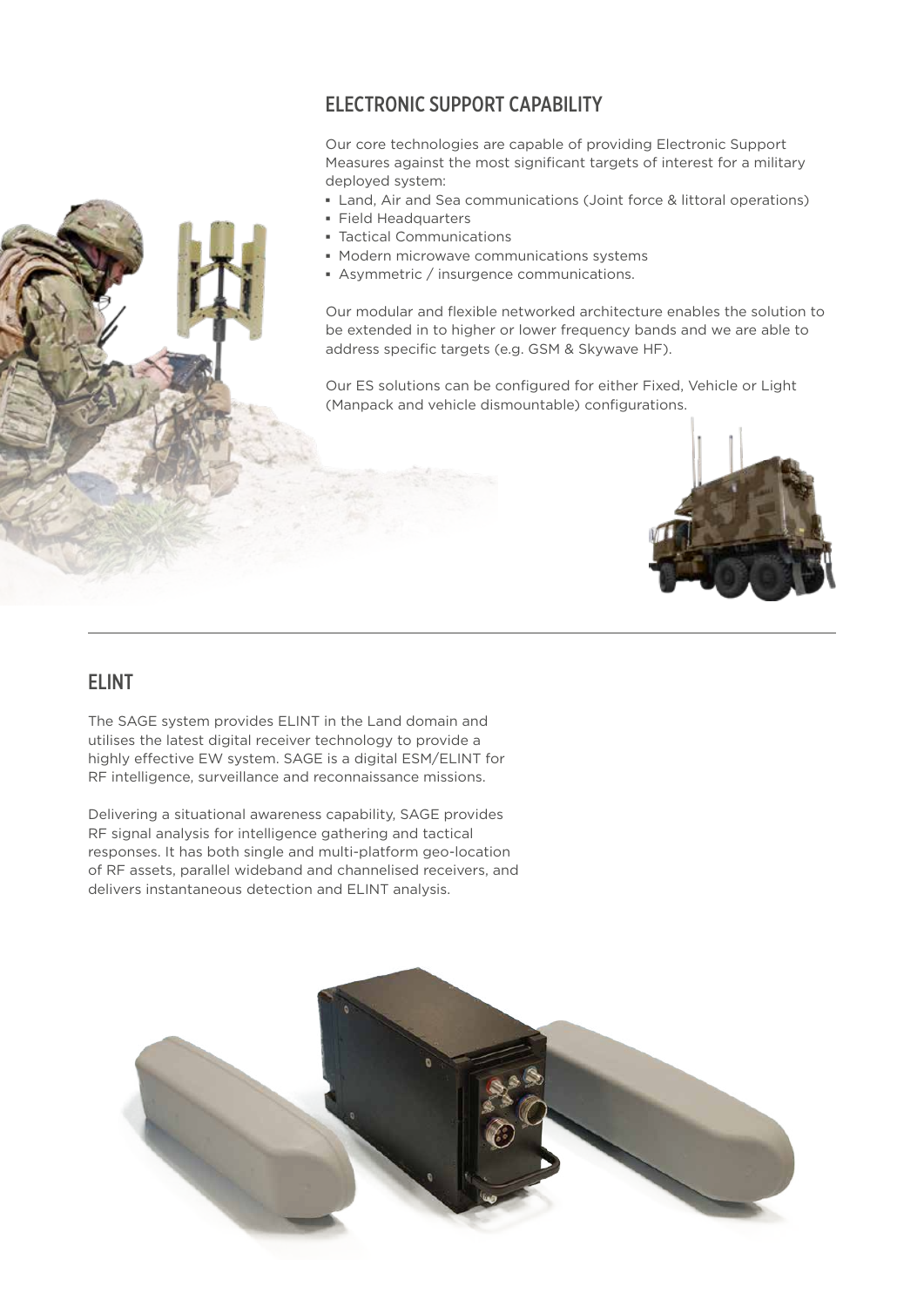

## ELECTRONIC ATTACK (COMMS AND RADAR)

#### **EA Communications**

Our High Power Communications Electronic Attack (EA) operates between 1.5MHz to 3GHz and provides simultaneous jamming of multiple threats in different frequency bands. The solution is also capable of attacking frequency agile threats at up to 500hops/second.

#### **EA Radar**

Our High Power Radar Electronic Attack (EA) operates between 0.5GHz to 18GHz and is capable of jamming multiple threats in both simple and complex jamming modes.

#### CYBER SECURITY

The company has more than 60 years' experience of working with government and commercial clients in the cyber security field.

We lead the design and operation of the NATO Computer Incident Response Capability (NCIRC), a Cyber Security programme serving 22,000 users across 28 nations.

Our cyber security specialists are able to provide expert advice on all aspects of Information Assurance including the architecture, design and operation of secure solutions in complex environments.

We have implemented Security Operating Centres (SOCs) in the UK and Italy and can provide penetration testing services as well as Computer Incident Response Teams.

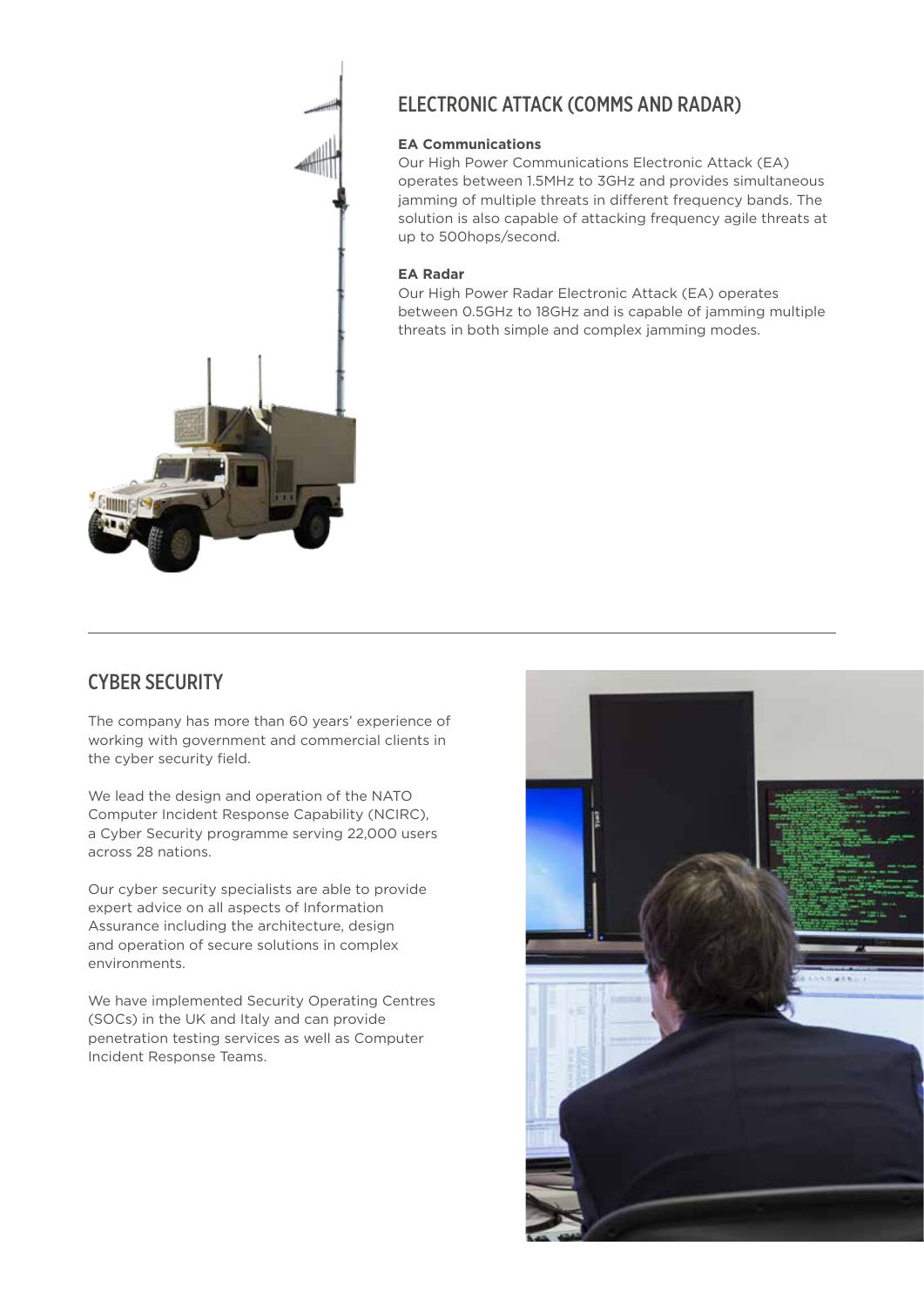## COUNTER UNMANNED AERIAL SYSTEM (C-UAS) SOLUTION

Falcon Shield is a rapidly deployable, scalable and modular system designed to address the threat from low, slow and small unmanned aerial Systems (UAS).

Falcon Shield's easily configurable system enables highly accurate detection, tracking, identification, geo-location and mitigation of the UAS threat through a complimentary, fully integrated suite of sensors and threat management effectors.



#### ELECTRO-MAGNETIC SOLUTIONS

The company has a proven capability in providing Electromagnetic (EM) solutions to resolve antenna installation issues in a cost-effective and efficient manner.

Its expertise encompasses a range of platforms, which is reflected in a pedigree of success across many NATO countries.



### C-IED

The Guardian range of products provide "electronic armour" to security forces against Radio Frequency (RF) initiated Remotely Controlled Improvised Explosive Device (RCIED) threats.

Guardian incorporates innovative design techniques optimised from over 30 years' experience in countering RCIEDs.

The solution is available in lightweight manpacks and for vehicle and fixed installation use.

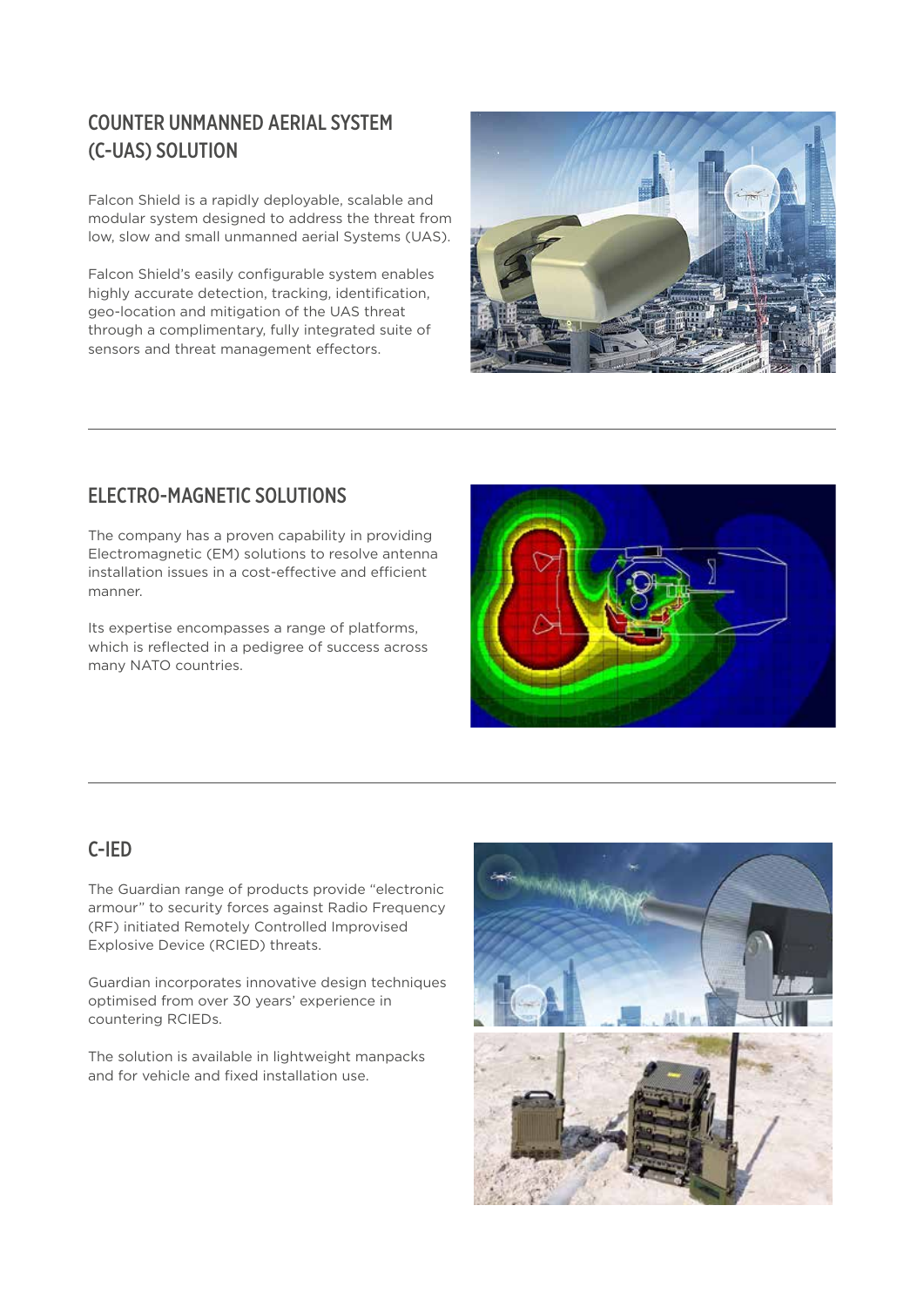#### ANTENNAS

Bespoke antenna solutions can be developed for civil and military use. A wide range of antennas are available for fixed, mobile and manportable platforms including manpack/bodyworn applications, wideband/multi-band vehicle installations and aircraft. Solutions are available for covert and discrete applications.

# INFORMATION MANAGEMENT AND ELECTRONIC WARFARE OPERATIONAL SUPPORT (EWOS)

Our Information Management and EWOS capability collates and visually represents EW informationand enables mission planning, technical analysis of data, strategic intelligence and development of EW doctrine, tactics and techniques.





#### EW TRAINING

We can provide comprehensive EW training at our custom built facility in Lincoln, UK or can provide in country training where required.

Training can be provided for a wide variety of EW specialists including:

- **▪** EW strategist and intelligence analysts
- **▪** Commanders
- **▪** EW Operators
- **▪** EW Analysts/Linguists
- **▪** Maintainers.